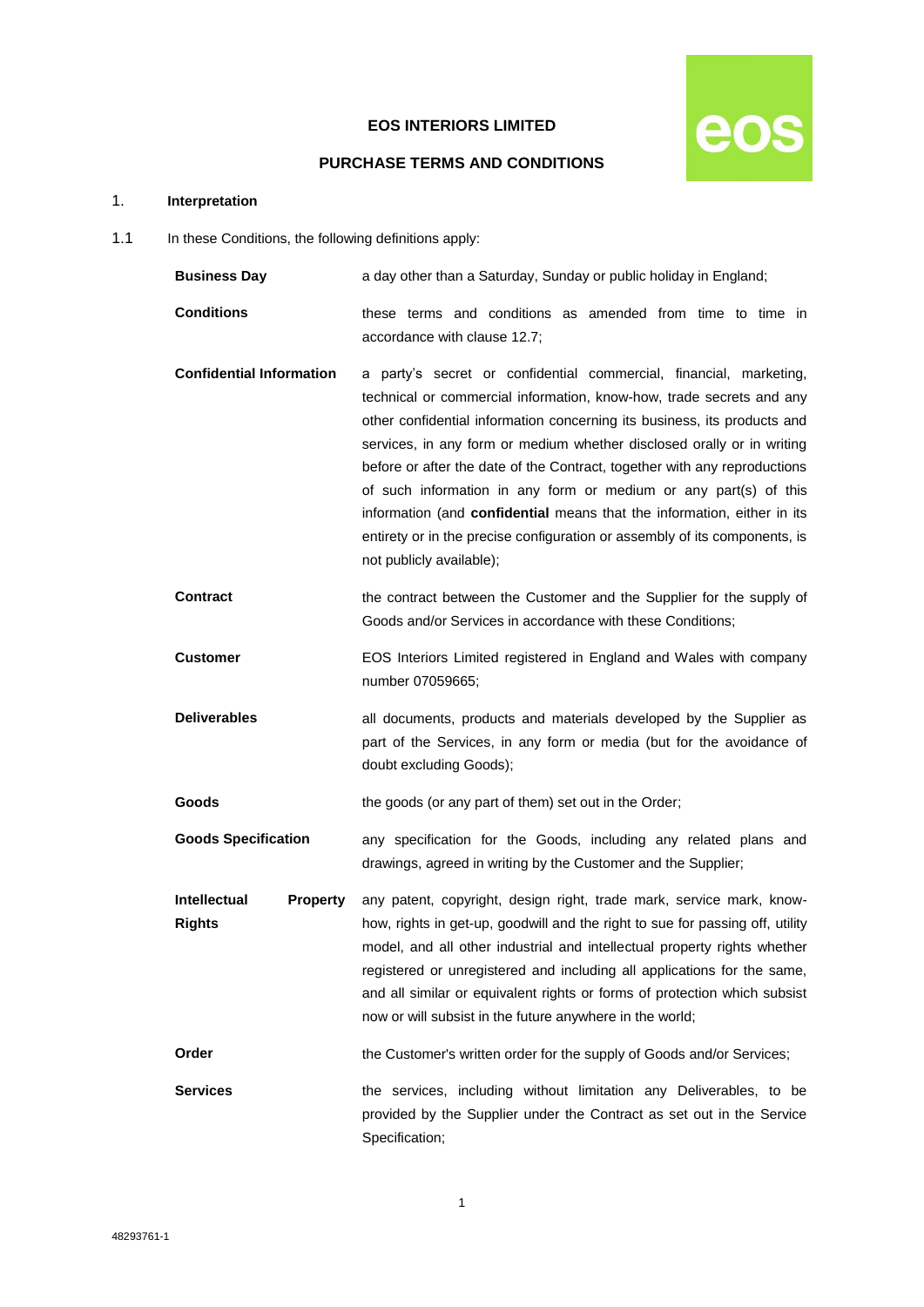

| <b>Service Specification</b> | the description or specification for Services agreed in writing by the |
|------------------------------|------------------------------------------------------------------------|
|                              | Customer and the Supplier;                                             |
| <b>Supplier</b>              | the person or firm from whom the Customer purchases the Goods          |
|                              | and/or Services.                                                       |

- 1.2 In these Conditions, the following rules apply:
	- (a) a **person** includes a natural person, corporate or unincorporated body (whether or not having separate legal personality);
	- (b) a reference to a statute or statutory provision is a reference to such statute or statutory provision as amended or re-enacted and includes any subordinate legislation made under it;
	- (c) any phrase introduced by the terms **including**, **include**, **in particular** or any similar expression shall be construed as illustrative and shall not limit the sense of the words preceding those terms; and
	- (d) a reference to **writing** or **written** includes faxes [and emails].

## 2. **Basis of contract**

- 2.1 The Order constitutes an offer by the Customer to purchase Goods and/or Services from the Supplier in accordance with these Conditions.
- 2.2 The Order shall be deemed to be accepted on the earlier of:
	- (a) the Supplier issuing written acceptance of the Order; or
	- (b) any act by the Supplier consistent with fulfilling the Order,

at which point the Contract shall come into existence (**Commencement Date**).

2.3 These Conditions apply to the Contract to the exclusion of any other terms that the Supplier seeks to impose or incorporate, or which are implied by trade, custom, practice or course of dealing.

# 3. **Supply of Goods**

- <span id="page-1-1"></span><span id="page-1-0"></span>3.1 The Supplier shall ensure that the Goods shall:
	- (a) correspond with their description and any applicable Goods Specification;
	- (b) be of satisfactory quality (within the meaning of the Sale of Goods Act 1979) and fit for any purpose held out by the Customer or made known to the Supplier by the Customer, expressly or by implication, and in this respect the Customer relies on the Supplier's skill and judgment;
	- (c) subject to any longer warranty period offered by the Supplier, be free from defects in design, materials and workmanship and remain so for 12 months after delivery; and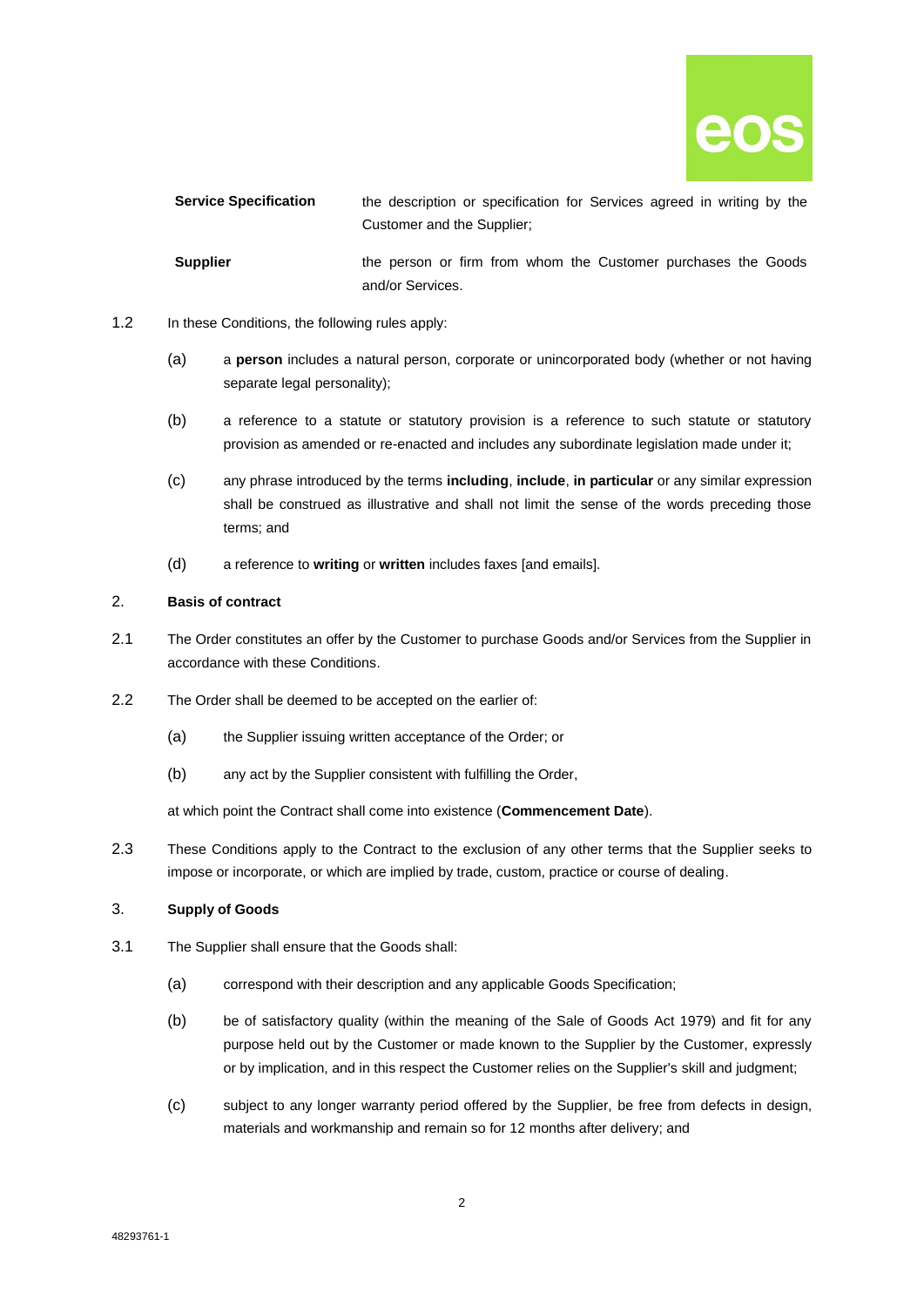

- (d) comply with all applicable statutory and regulatory requirements relating to the manufacture, labelling, packaging, storage, handling and delivery of the Goods.
- 3.2 The Supplier shall ensure that at all times it has and maintains all the licences, permissions, authorisations, consents and permits that it needs to carry out its obligations under the Contract in respect of the Goods.
- 3.3 The Customer shall have the right to inspect and test the Goods at any time before delivery during the Supplier's normal hours of business on a Business Day and upon reasonable prior notice in writing to the Supplier, for the purpose of confirming the Supplier's compliance within clause [3.1.](#page-1-0) Notwithstanding any such inspection or testing, the Supplier shall remain fully responsible for the Goods.

## 4. **Delivery of Goods**

- 4.1 The Supplier shall ensure that:
	- (a) the Goods are properly packed and secured in such manner as to enable them to reach their destination in good condition;
	- (b) each delivery of the Goods is accompanied by a delivery note which shows the date of the Order, the Order number (if any), the type and quantity of the Goods, special storage instructions (if any) and, if the Goods are being delivered by instalments, the outstanding balance of Goods remaining to be delivered; and
	- (c) if the Supplier requires the Customer to return any packaging material for the Goods to the Supplier, that fact is clearly stated on the delivery note. Any such packaging material shall only be returned to the Supplier at the cost of the Supplier.
- 4.2 The Supplier shall deliver the Goods:
	- (a) on the date specified in the Order or otherwise agreed between the parties;
	- (b) to the location set out in the Order or as otherwise instructed by the Customer before delivery (**Delivery Location**);
	- (c) during the Customer's normal hours of business on a Business Day, or as instructed by the Customer.
- 4.3 Delivery of the Goods shall be completed on the completion of unloading of the Goods at the Delivery Location.
- 4.4 Time of delivery is of the essence of the Contract.
- 4.5 The Supplier shall not deliver the Goods in instalments without the Customer's prior written consent.
- 4.6 Title and risk in the Goods shall pass to the Customer on completion of delivery.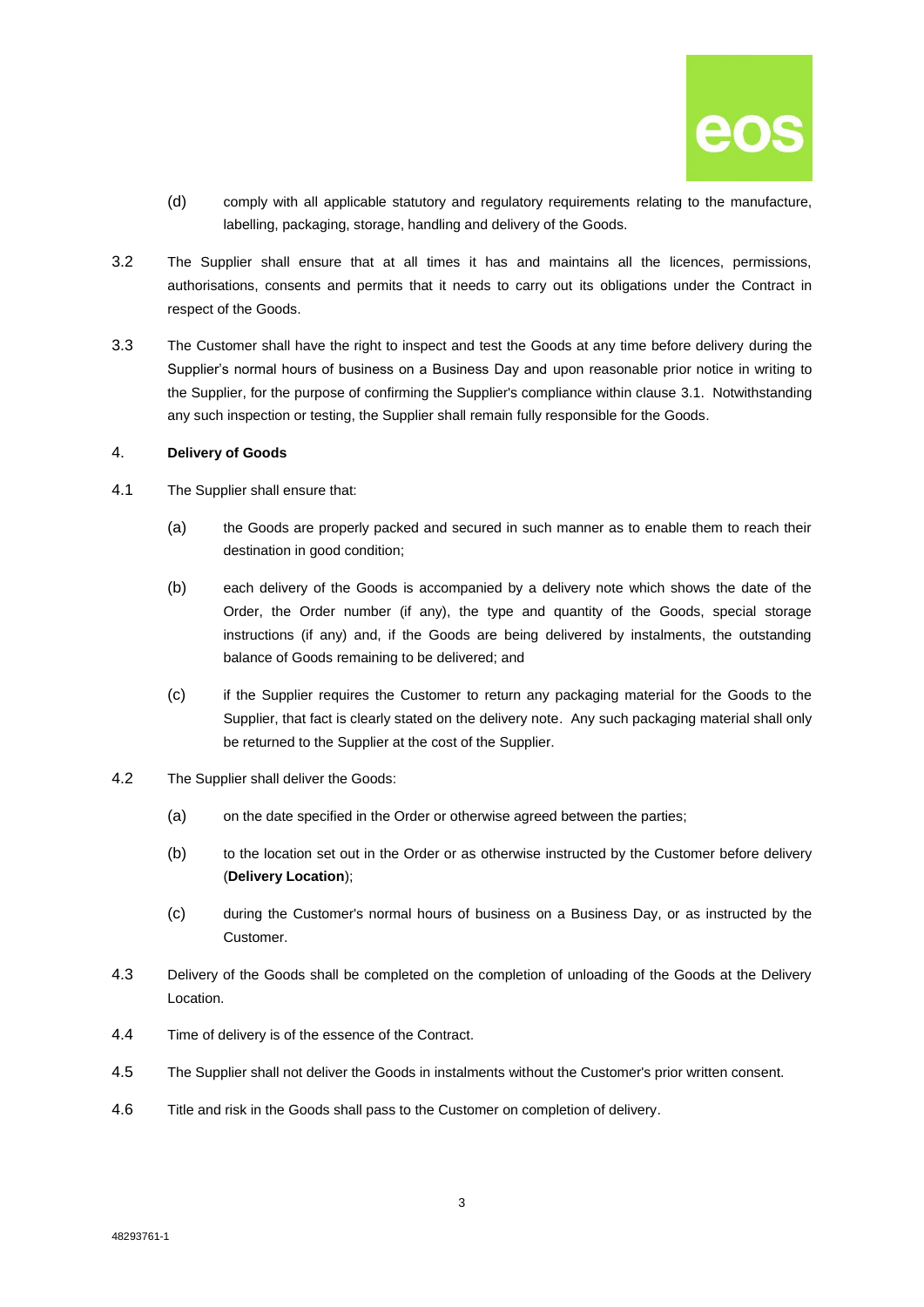

### 5. **Supply of Services**

- 5.1 The Supplier shall from the date set out in the Order and until completed to the Customer's reasonable satisfaction provide the Services to the Customer in accordance with the terms of the Contract.
- 5.2 The Supplier shall meet any performance dates for the Services specified in the Order or agreed by the Customer and the Supplier prior to the Commencement Date.
- <span id="page-3-0"></span>5.3 In providing the Services, the Supplier shall:
	- (a) co-operate with the Customer in all matters relating to the Services, and comply with all instructions of the Customer;
	- (b) perform the Services with the reasonable care, skill and diligence in accordance with good practice in the Supplier's industry, profession or trade;
	- (c) use personnel who are suitably skilled and experienced;
	- (d) ensure that the Services and Deliverables will conform with all descriptions and specifications set out in the Service Specification, and ensure that the Deliverables comply with the requirements of claus[e 3.1\(b\);](#page-1-1)
	- (e) obtain and at all times maintain all necessary licences and consents, and comply with all applicable laws and regulations; and
	- (f) observe all health and safety rules and regulations and any other security requirements that apply at any of the premises at which the Services are performed.
- 5.4 The Supplier shall maintain complete and accurate records of the time spent and materials used by the Supplier in providing the Services, and the Supplier shall allow the Customer to inspect such records at all reasonable times on request.

## 6. **Customer remedies**

- 6.1 Except to the extent that the Supplier's default is directly caused by the acts or omissions of the Customer, if the Supplier fails to deliver the Goods and/or perform the Services by the applicable date by which they are required in accordance with the terms of the Contract, the Customer shall, without limiting its other rights or remedies, have one or more of the following rights:
	- (a) to terminate the Contract with immediate effect by giving written notice to the Supplier;
	- (b) to refuse to accept any subsequent performance of the Services and/or delivery of the Goods which the Supplier attempts to make;
	- (c) to recover from the Supplier any costs incurred by the Customer in obtaining substitute goods and/or services from a third party;
	- (d) where the Customer has paid in advance for Services that have not been provided and/or Goods which have not been delivered, to have such sums refunded by the Supplier; and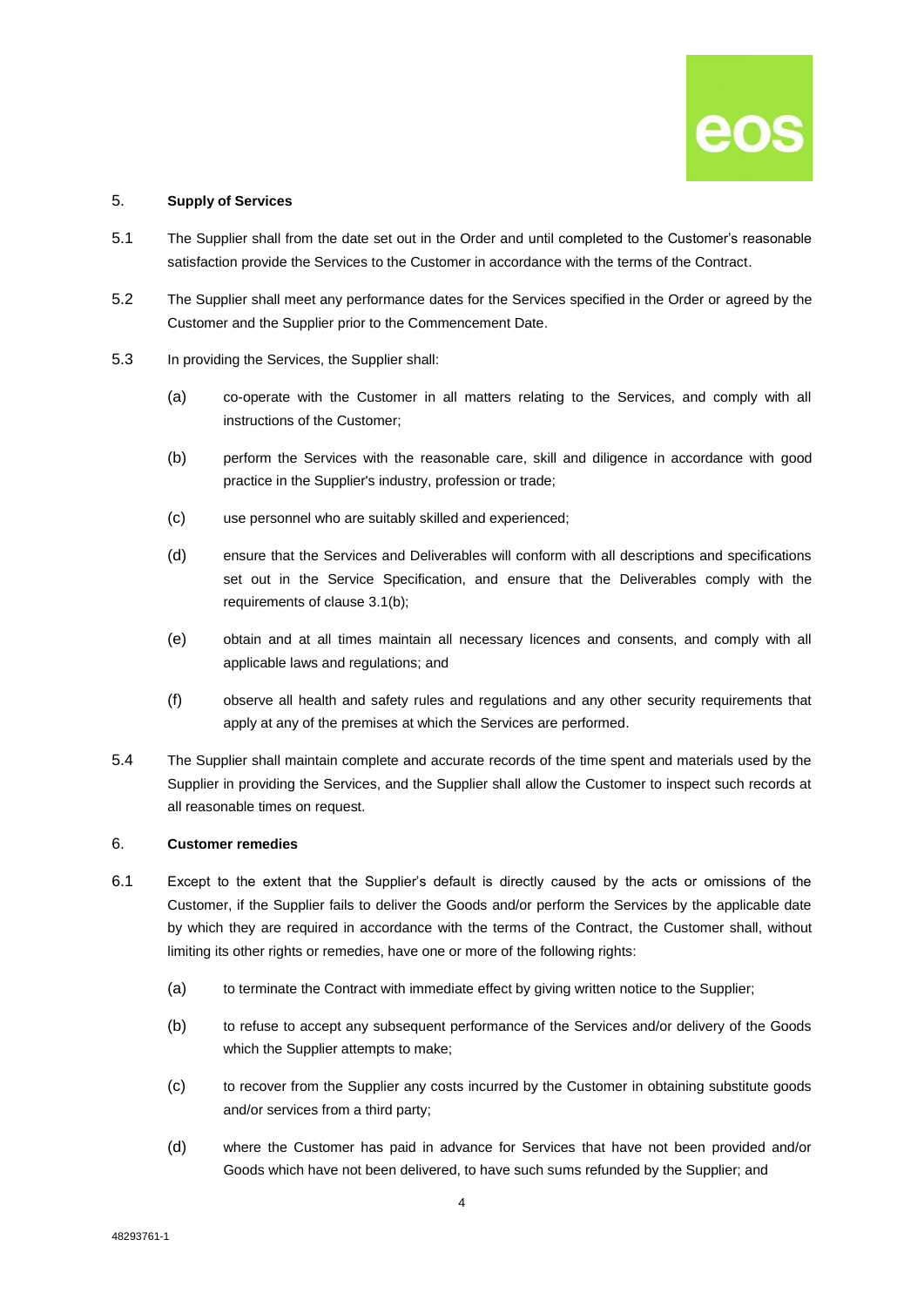

- (e) to claim damages for any additional costs, loss or expenses incurred by the Customer which are attributable to the Supplier's failure to meet such dates.
- 6.2 If the Supplier has delivered Goods that do not comply with the undertakings set out in clause [3.1,](#page-1-0) or supplies Services which do not comply with the undertakings set out in clause [5.3](#page-3-0) then, without limiting its other rights or remedies, the Customer shall have one or more of the following rights, whether or not it has accepted the Goods or Services:
	- (a) in respect of Goods, to reject the Goods (in whole or in part) whether or not title has passed and to return them to the Supplier at the Supplier's own risk and expense and to require the Supplier to (at the Customer's option) repair or replace the rejected Goods, or to provide a full refund of the price of the rejected Goods (if paid);
	- (b) in respect of Services, (at the Customer's option) to require the Supplier to repeat or correct the Services (without delay and without causing undue inconvenience to the Customer), or to require the price of the Services to be reduced by a reasonable amount to reflect the default;
	- (c) to terminate the Contract with immediate effect by giving written notice to the Supplier;
	- (d) to recover from the Supplier any expenditure incurred by the Customer in obtaining substitute goods or Services from a third party; and
	- (e) to claim damages for any additional costs, loss or expenses incurred by the Customer arising from the Supplier's default.
- 6.3 These Conditions shall extend to any substituted or remedial services and/or repaired or replacement goods supplied by the Supplier.

# 7. **Charges and payment**

- 7.1 The price for the Goods shall be the price set out in the Order and shall be inclusive of the costs of packaging, insurance and carriage of the Goods, unless otherwise agreed in writing by the Customer.
- 7.2 The charges for the Services shall be set out in the Order. Unless otherwise agreed in writing by the Customer, the charges shall include every cost and expense of the Supplier incurred in connection with the performance of the Services.
- 7.3 In respect of Goods, the Supplier shall invoice the Customer on or at any time after completion of delivery. In respect of Services, the Supplier shall invoice the Customer on completion of the Services unless agreed otherwise in writing by the Customer.
- 7.4 Subject to clause [7.5,](#page-4-0) the Customer shall pay invoices by the end of the month following the month the invoice was dated.
- <span id="page-4-0"></span>7.5 The Customer may withhold payment of any part of an invoice which it disputes in good faith, provided that it notifies the Supplier in writing of such dispute.

48293761-1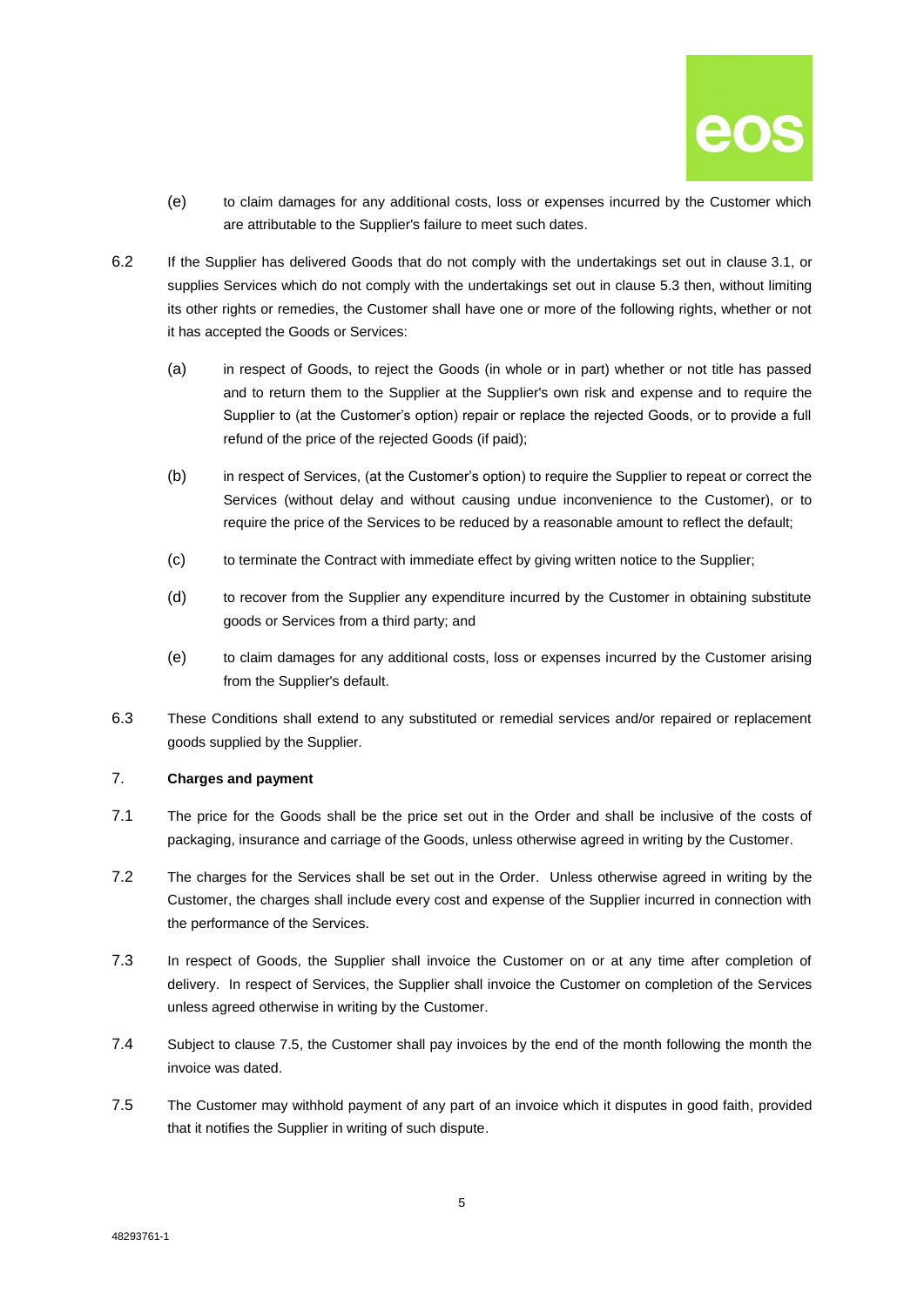

- 7.6 All amounts payable by the Customer under the Contract are exclusive of amounts in respect of valued added tax chargeable from time to time (**VAT**) which the Customer shall, on receipt of a valid VAT invoice from the Supplier, pay to the Supplier in addition.
- 7.7 If a party fails to make any payment due to the other party under the Contract by the due date for payment, then the defaulting party shall pay interest on the overdue amount at the rate of 3% per annum above the Bank of England's base rate from time to time. Such interest shall accrue on a daily basis from the due date until the date of actual payment, whether before or after judgment. This clause shall not apply to payments that the defaulting party disputes in good faith.
- 7.8 The Customer may at any time, without limiting any of its other rights or remedies, set off any liability of the Supplier to the Customer against any liability of the Customer to the Supplier.

#### 8. **Intellectual property rights**

- 8.1 The Supplier assigns to the Customer, with full title guarantee and free from all third party rights, all Intellectual Property Rights in the Deliverables. The Supplier shall, promptly at the Customer's request, do (or procure to be done) all such further acts and things as the Customer may from time to time require for the purpose of securing for the Customer the full benefit of this clause.
- 8.2 The Supplier shall obtain waivers of all moral rights in the Deliverables to which any individual is now or may be at any future time entitled under Chapter IV of Part I of the Copyright Designs and Patents Act 1988 or any similar provisions of law in any jurisdiction.

# 9. **Insurance**

During the term of the Contract, the Supplier shall maintain in force, with a reputable insurance company, professional indemnity insurance, product liability insurance and public liability insurance to cover the liabilities that may arise under or in connection with the Contract, and shall, on the Customer's request, produce both the insurance certificate giving details of cover and the receipt for the current year's premium in respect of each insurance.

#### 10. **Confidentiality**

A party (**receiving party**) shall keep in strict confidence all Confidential Information disclosed to the receiving party by the other party (**disclosing party**), or which the receiving party may otherwise obtain. The receiving party shall only disclose such confidential information to those of its employees, agents and subcontractors who need to know it for the purpose of discharging the receiving party's obligations under the Contract, and shall ensure that such employees, agents and subcontractors comply with the obligations set out in this clause as though they were a party to the Contract. The receiving party may also disclose such of the disclosing party's confidential information as is required to be disclosed by law, any governmental or regulatory authority or by a court of competent jurisdiction.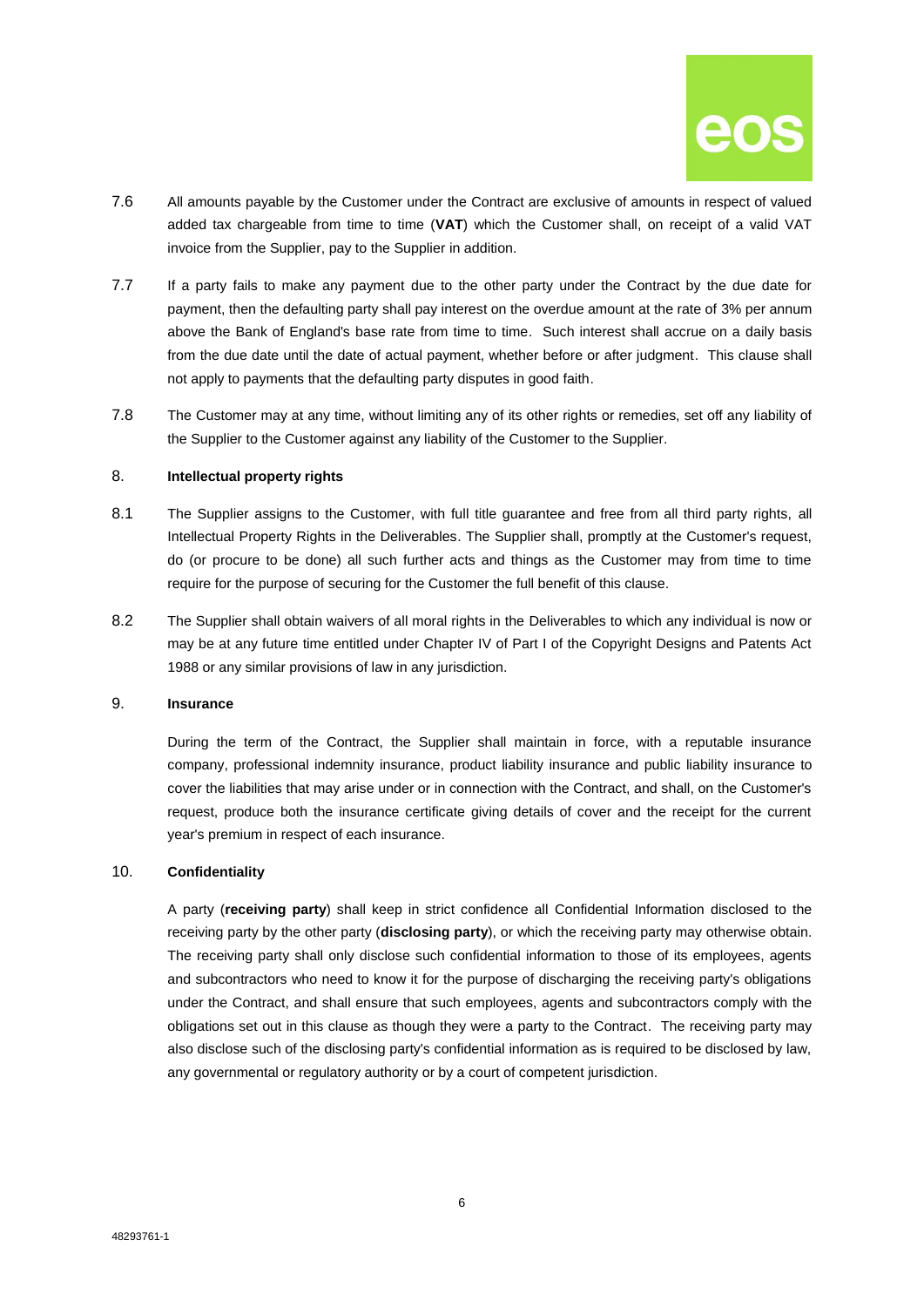

### 11. **Termination**

- 11.1 If, as a result of the amendment to or termination of the contract between the Customer and the Customer's client in relation to whom the Customer requires the Goods and/or Services, the Customer no longer requires the Goods or Services (or any part of them) it may terminate the Contract immediately by giving the Supplier written notice whereupon the Supplier shall discontinue all work on the Contract. The Customer shall pay the Supplier fair and reasonable compensation for any work in progress on the Goods at the time of termination and a pro-rata amount to reflect the proportion of the Services actually performed at the time of termination.
- <span id="page-6-1"></span><span id="page-6-0"></span>11.2 Without limiting its other rights or remedies, the Customer may terminate the Contract with immediate effect by giving written notice to the Supplier if:
	- (a) the Supplier commits a material breach of the terms of the Contract and (if such a breach is remediable) fails to remedy that breach within 5 Business Days of receipt of notice in writing to do so;
	- (b) the Supplier suspends, or threatens to suspend, payment of its debts or (being a company or limited liability partnership) is deemed unable to pay its debts within the meaning of section 123 of the Insolvency Act 1986 or (being an individual) is deemed either unable to pay its debts or as having no reasonable prospect of so doing, in either case, within the meaning of section 268 of the Insolvency Act 1986 or (being a partnership) has any partner to whom any of the foregoing apply;
	- (c) any step is taken in relation to the administration, liquidation, insolvency or bankruptcy of the Supplier;
	- (d) any event occurs, or proceeding is taken, with respect to the Supplier in any jurisdiction to which it is subject that has an effect equivalent or similar to any of the events mentioned in claus[e 11.2\(b\)](#page-6-0) or clause [11.2\(c\);](#page-6-1) or
	- (e) the Supplier suspends or ceases, or threatens to suspend, or cease, to carry on all or a substantial part of its business.
- 11.3 Termination of the Contract, however arising, shall not affect any of the parties' rights and remedies that have accrued as at termination.
- 11.4 Clauses which expressly or by implication survive termination of the Contract shall continue in full force and effect.

### 12. **General**

12.1 The Supplier may not assign, transfer, mortgage, charge, subcontract, declare a trust over or deal in any other manner with all or any of its rights or obligations under the Contract without the prior written consent of the Customer.